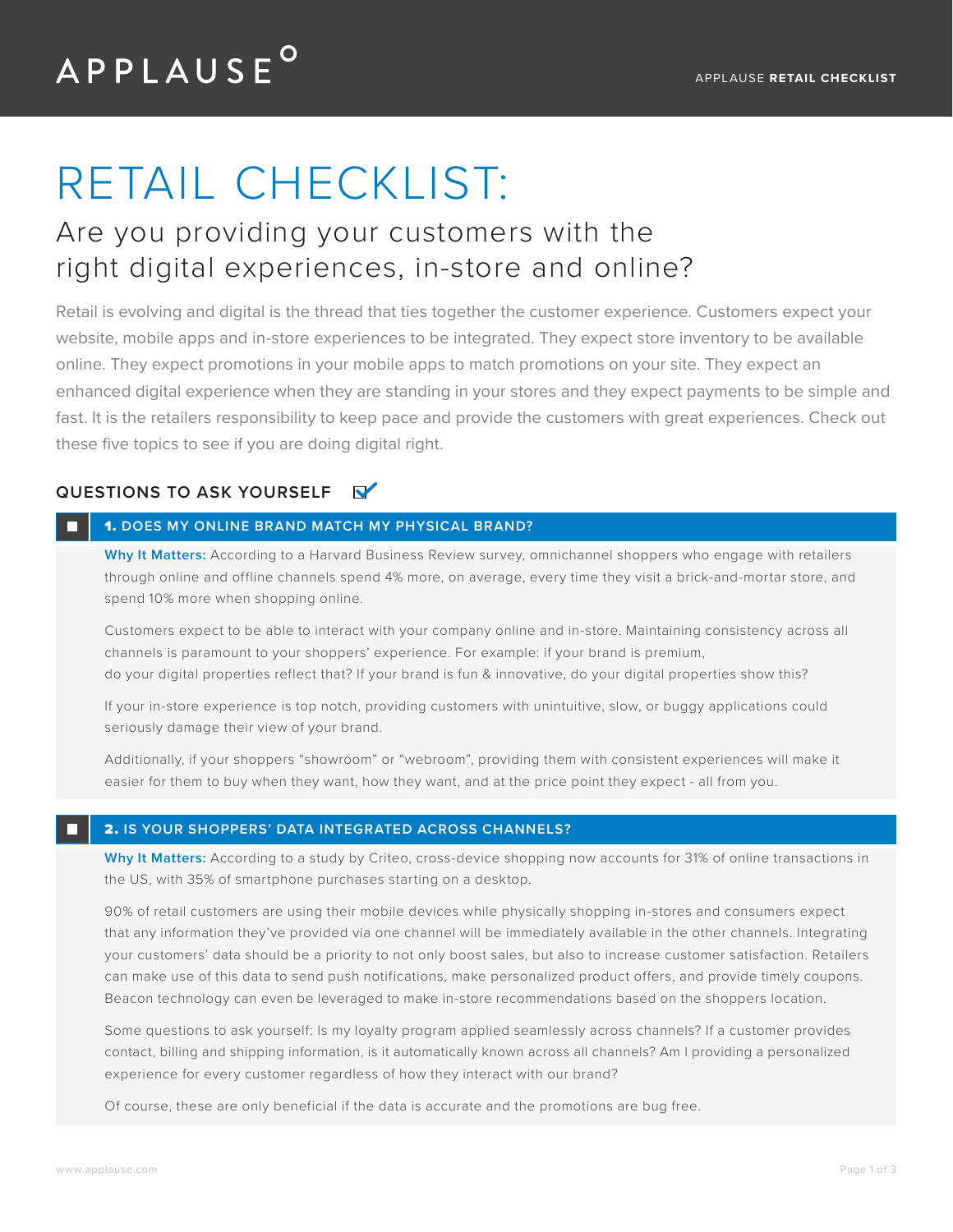## APPLAUSE<sup>o</sup>

### 3. **IS MY CHECKOUT PROCESS SEAMLESS AND EASY TO USE?**

**Why It Matters:** According to a study by Jumio, 22% of survey respondents have abandoned a transaction due to a payment process that was too complicated and 36% due to slow load times.

Whether it is online or in-store the checkout process can be the biggest pain point for retail customers, and if yours is anything but flawless your customers will simply find a better one. Common issues that impact smooth checkout processes both in-store and online include:

- Complexity is it quick and easy to make the payment?
- Speed whether it's a long line or slow shipping customers do not want to be waiting for their items.
- Reliability Does the payment go through the first time? Is the barcode scanner dependable? Simply put it needs to just work, each and every time.

For your online store consider the following: Is it intuitive and simple to use? Does it make errors easy to fix? Do you only ask for necessary information? Do you accept a wide variety of payment methods? Are refunds fast and simple?

For your brick-and-mortar stores consider the following: Do you offer in-store pick up? Do you offer door–to-door delivery? Does your store have enough self-checkout kiosks? Is there on-site support available?

If the answer to any of these is not a resounding YES then maybe it is time to look into the usability of your checkout.

### 4. **HAVE I PROPERLY MAPPED THE CUSTOMER JOURNEY?**

**Why It Matters:** According to a survey by Fluent, nearly 50% of customers who engage with retailers through 10+ channels say they make a purchase at their favorite retailer at least once a week, compared to 21% for those who engage across 1-4 channels.

A customer journey map tells the story of how customers interact with your brand. This spans the discovery of your brand, initial contact, introductory period, and all the points along the journey that (hopefully) lead to a long-term relationship. Each individual customer can interact through different touch points at different times, and a single bad experience could drive them away.

Properly understanding and mapping the customer journey is crucial to a brand's success. But have you considered that you may be making erroneous assumptions that do not align with your customers' reality? Additionally, with the complexity of omnichannel and its array of potential customer paths, this is difficult to accurately map. This practice is only as helpful as the amount of unbiased information you have from customers, and real people who can standin for your customers.

#### 5. **DO I LISTEN TO WHAT MY CUSTOMERS ARE NOT SAYING?**

**Why It Matters:** Silence is golden, right? Wrong! 96% of unhappy customers do not complain, and further 91% of those customers will simply leave and never come back. And while you may convince yourself that the main factor of retail customers' satisfaction is price, a study done by Bain & Company says a customer is 4 times more likely to defect to a competitor if there is a problem with the experience rather than the price or product.

Leveraging a community of real people to test and provide feedback on all aspects of your customer experience from physical to digital is the best way to identify and ensure you fix the problems you simply do not know you have.

Applause lets you detect real-world issues before your users do. Before every launch, test your websites, mobile apps and in-store experiences with digital experience experts and real mystery shoppers off the street, using their own devices in real locations. Post-launch, monitor what your actual customers are saying about their digital experience and run additional tests as needed.